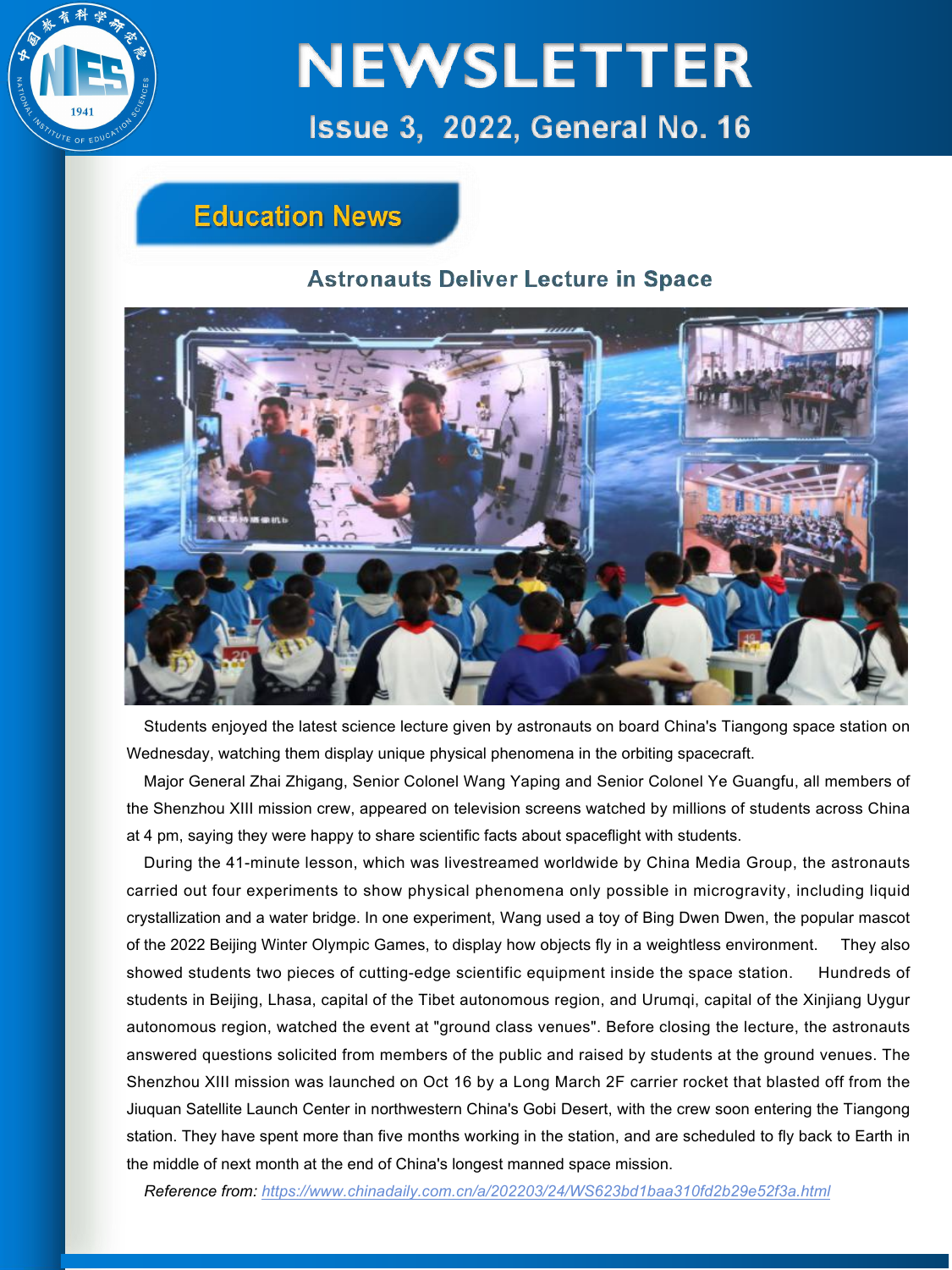

## **Education News**

### Holding of 2022 Science and Education Nexus Leading Group **Meeting and Symposium for University Presidents**

On February 17, the 2022 Science and Education Nexus Leading Group Meeting and Symposium for College<br>Presidents was held in Beijing, as a follow up to remarks by President Xi on promoting scientific and technological innovation and higher education, especially at the 10th National Congress of the Chinese Association for Science and Technology (CAST) and the Central Conference on Talent Work held in 2021. Minister of Education Huai Jinpeng, and Ministerof Science and Technology Wang Zhigang attended the meeting and delivered a speech, respectively.

Huai first recalled President Xi's call on universities to join efforts to build China into an incubator of talent and hub for innovation at the Central Conference on Talent Work held in 2021. He said that the science and education nexus is an important cooperation mechanism between the two ministries designed to play an important role in promoting the development of science and technology in universities. Universities, as major centers for basic research, scientific and technological breakthroughs and development of innovation-minded talent, were expected to become a driving force for propelling China's technological independence and progress. He said that universities should align talent development and research with the nation's needs for social and economic transformation. In this regard, he believed that instilling innovation in basic research and organized academic research, capacity-building and cooperation with international peers could be a way forward.

In his speech, Wang said with satisfaction the progress with the Science and Education Nexus established between the two ministries in 2018, which had provided strong support for scientific research, education and talent development. Noting that high-caliber research universities underpin a country's scientific and technological prowess, as well as the synergistic and integrated development of science and education, he urged China's leading HEIs to be cognizant of and live up to their expected roles by making full use of their resources in talent and research, making breakthroughs in key technological areas and developing a cohort of leading scientists.

Wang emphasized that high-caliber research HEIs should play a leading role in building and restructuring national labs, basic research and cross-disciplinary capacity building,and the supply of capable talent and scientists. At the same time, he underlined the importance of strategic planning by university leadership teams, coordination between different research units, and organized academic and scientific research. He pledged that the Ministry of Science and Technology (MOST) would provide HEIs with more and stronger support in conjunction with the MOE.

The meeting was attended by heads of a number of leading HEIs, as wellas representatives from the MOE and the MOST.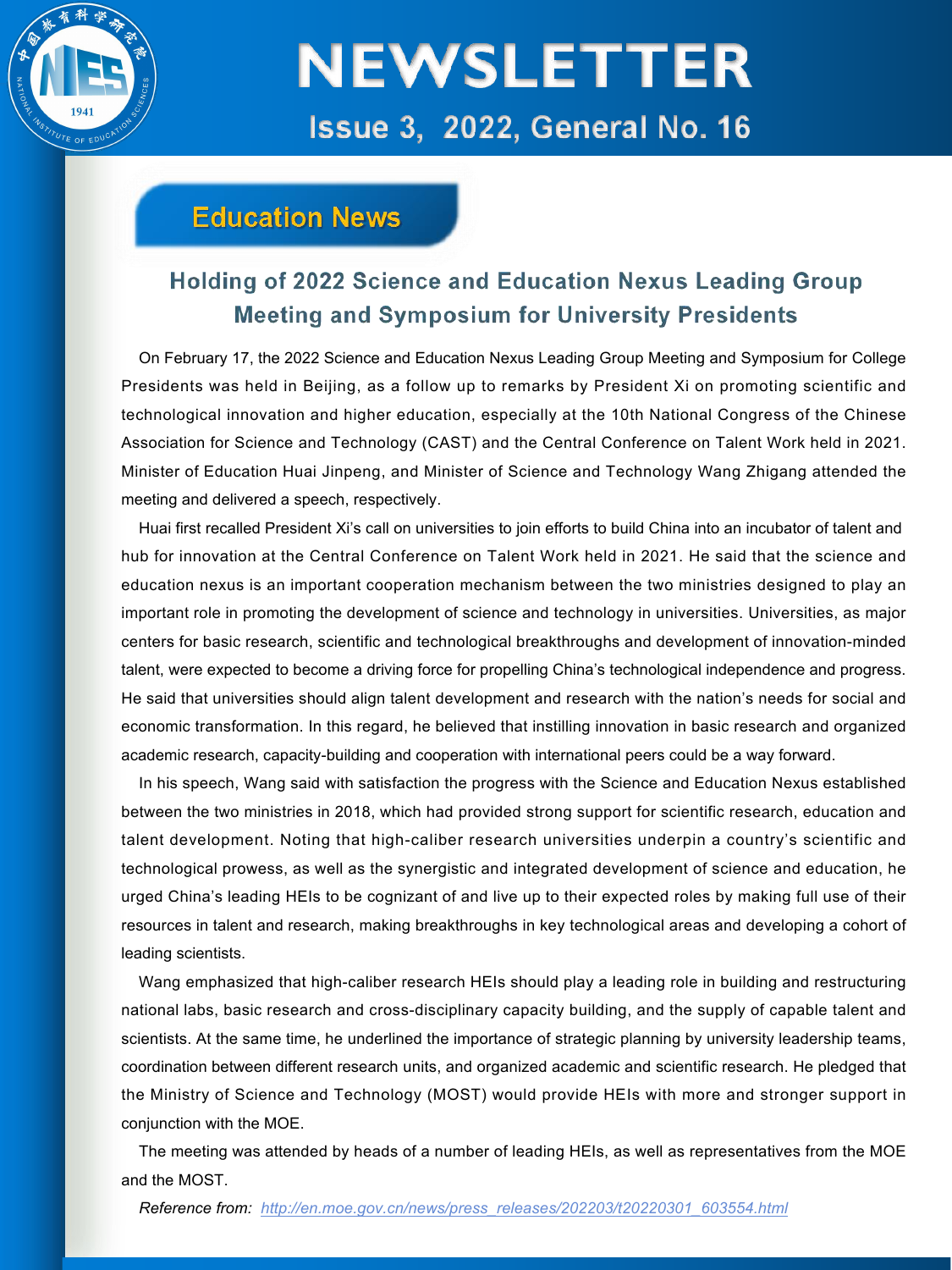

## **Education News**

### Korean Educational Reform: Korean curriculum reform 2022

The Korean Ministry of Education issued the 2022 curriculum reform plan in November 2021 including: the credit system will be adopted in senior secondary education; the credit hours of Korean, English and Maths will be reduced; the period of internship and social practices in secondary education will be shortened. The curriculum reform plan of primary education as well as secondary education will come into force in 2024 and 2025 respectively.

In the phase of senior secondary education, the credit system will be adopted in 2025. The<br>requirement of credit for each subjects will be<br>reduced from 204 to 192. The total credit hours<br>and the same of the solar credit hours<br>and all the same of the subjects will be requirement of credit for each subjects will be reduced from 204 to 192. The total credit hours for three years in senior secondary education will<br>also be reduced from 2890 hours to 2560 hours.<br>
also be reduced from 2890 hours to 2560 hours. also be reduced from 2890 hours to 2560 hours. The compulsory credits of Korean, English, Maths and Social Study will be reduced from 10 to 8 while the credit of Science be reduced from 12 to 10. The curriculum system of senior secondary education now includes public compulsory courses, general, vocational and fused optional courses. The subjects of Economics and Politics in Social Study will be included in vocational rather than general optional subjects.



In the phase of secondary education, the period of internship and social practices will be reduced from170 hours to 102 hours. In addition, the future planning will help students better understand the content of the next academic year and based on this, select future path properly. This will be adopted in the second term of Grade 6 and Grade 9 as well as after the college entrance examination.

In the phase of primary education, optional courses with no more than 68 credit hours would be adopted according to the requirements of students and parents in addition to compulsory public courses. A total number of 8 courses could be included in the curriculum system of Grade 3 to Grade 6.<br>Meanwhile, the curriculum reform plan emphasizes the development of digital competencies and suggests to

add the subject of ICTs in secondary education to meet diverse requirements and demands of students.

Author: Dr. Zhang Shan, Assistant Research Fellow, Research Center for International Comparative Education, China National Institute of Education Sciences.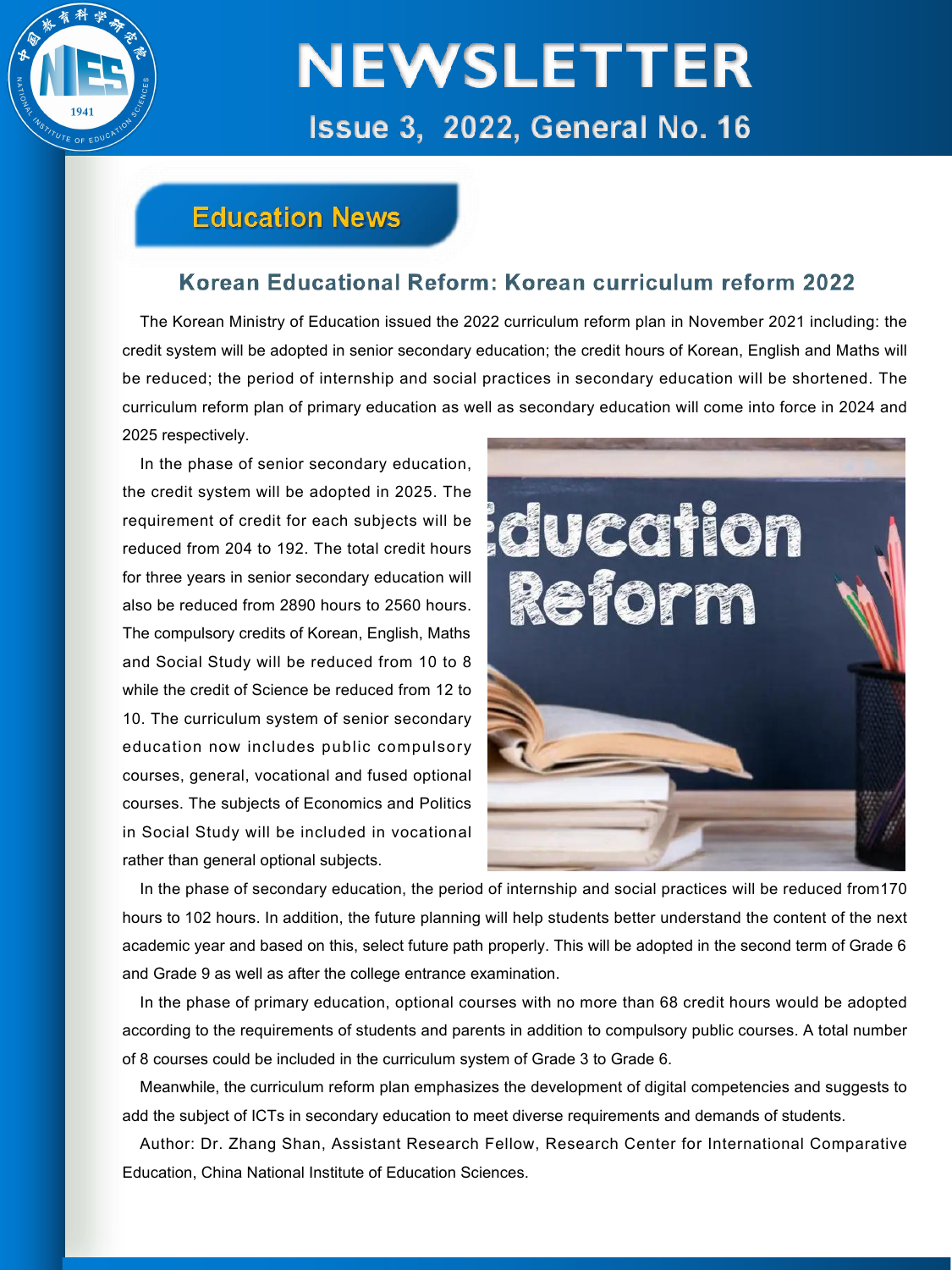

## **Education News**

### **International Conference of Childhoods, Adolescence and Youths**

**Congreso Internacional de Investigadores** sobre Infancias. Adolescencias y Juventudes

Palacio de Convenciones de La Habana 29-31 de marzo 2022

The Center for Youth Studies and the Union of Young Communists call for the International Researcher´s Conference Childhoods, Adolescence and Youths to be held on **March, 29, 30 and 31, 2022**, in Havana, Cuba.

The central topic of the vent will be: Post Covid-19 childhoods, adolescences and youths: activism, equity and social justice. Researchers, students and other professionals involved in the work with these segments of the population are welcome to participate.<br>This event has the following goals:

- To provide a space for the theoretical and methodological debate about the studies related to children, adolescents and youth.
- To articulate the academic discourse to contribute to perfect effective public policies for the comprehensive development of children, adolescents and youth.
- To strengthen permanent linkages for exchange among researchers and institutions devoted to the work with children, adolescents and youth.
- To foster the work of the National Network of Researchers on Youth and its links with other similar networks and institutions.

#### **Core topics:**

1. Public policies, protection, political action and citizens involvement (covering discussions about associations, educational processes and the formation of values; the environment and climate change as well as best practices and experiences related to children, adolescents and youth).

2. Inequality, marginalization and poverty (it also addresses issues such as use and abuse of drugs and other addictions, as well as actions for its prevention).

3. Cultural processes identities and imaginaries for children, adolescents and youth (including life projects and practices in different spaces for socialization).

4. Media representations, information and telecommunications technologies for children, adolescents and youth.

5. Peace building processes and violence prevention.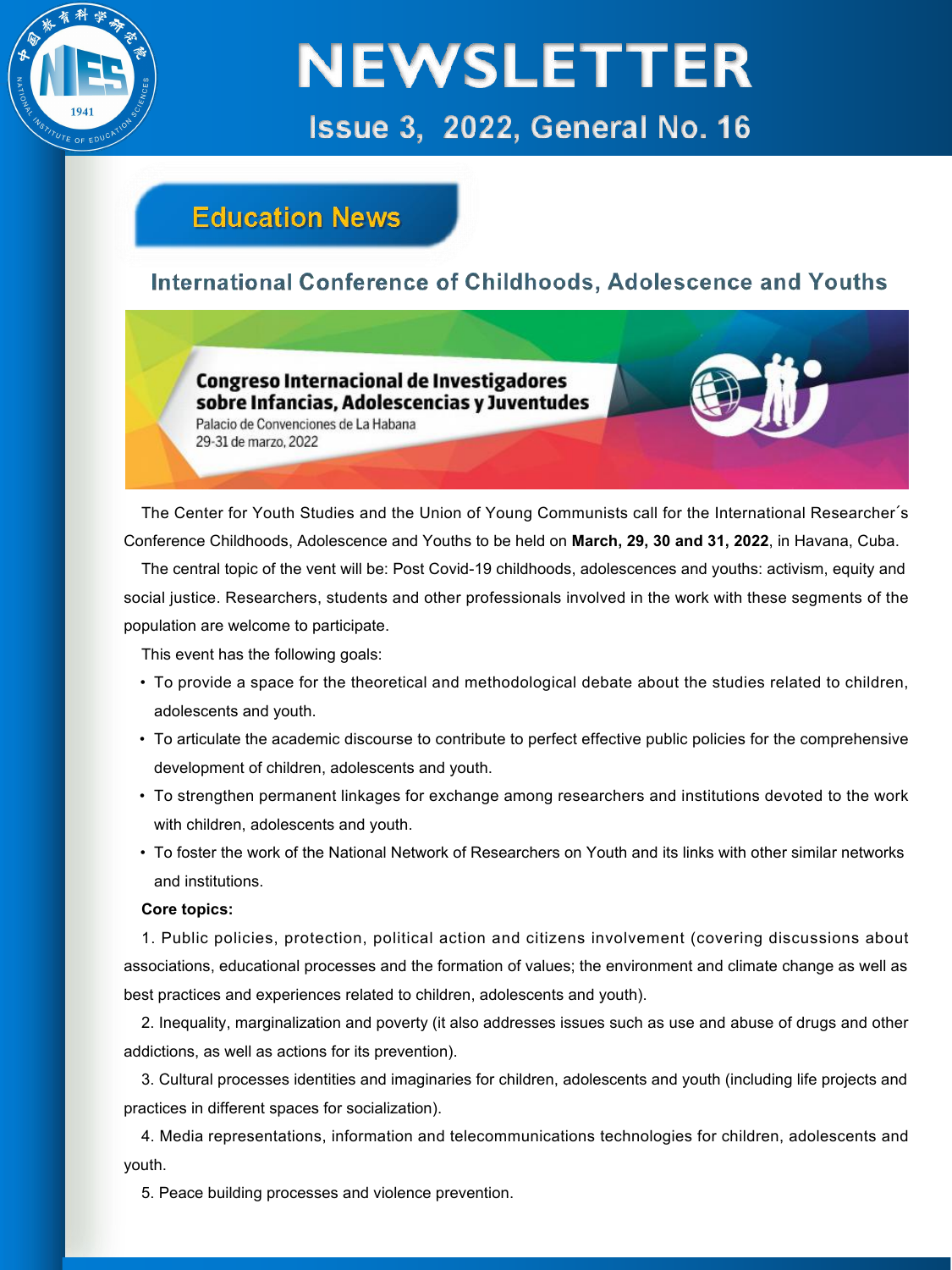

The conference will be held on-line through the platform ClickMeeting, and on-site with limited attendance at Havana's Convention Center. All persons interested in participating in the On-line modality may do so, and those interested in attending the event physically will have to go through a selection process. Those not selected to attend in person can participate online.

#### **Presentation of papers:**

Participants may present their papers as Presentation or Electronic Posters. In both cases they will receive a Certificate for their presentation.

1. Presentation: Talks will be delivered in a format that enables the exchange of experience and results. The program will specify the topics, hours and rooms assigned for each presentation. On x0002 line participants will make their presentations using the platform ClickMeeting and attendees will deliver their presentation in the room specified for each topic.

2. Electronic Poster: A slide on jpg or png format must be submitted. The presentation will be on x0002 line and it is the organizers responsibility to show it as part of the scientific event.

Both for the presentations and posters participants must, upon registration, submit a 250-word summary. The application must include: Full name, occupation, institution, country of residence, modality of the presentation (presentation or electronic poster) main topic of the paper, email and WhatsApp number.

Participants –with presentations and posters- interested in publishing their papers as part of the Conference rapportoir must submit their work before the established deadline at cesjcuba@gmail.com. The paper may be between 10 to 15 pages and will be delivered in Microsoft Word with standard margins, Arial 12 font and 1.5 line space.

#### **Registration:**

Registration will only be made through the web-page: http://www.investigadoresjuventudcuba.com/ with the personal information requested and the paper´s summary.

Applicants will only be considered registered in the Conference after the paper has been approved and the registration fee has been payed.

#### **Presentation of books and magazines:**

Participants interested in presenting publications may send their proposals via email to the following address: cesjcuba@gmail.com

#### **Pre-congress courses:**

Courses will be held from March 1st to March 25.To participate in courses participants must send a message to the e-mail: cursosyeventoscesj@gmail.com, with the following information : Full name, name of the course, province of residence and receipt of the transaction made to pay the course's registration fee. The program will be published as of February 7 at http://www.investigadoresjuventudcuba.com/. Applications will be accepted until the very date of commencement of the course.

For further information please contact the Email address: cesjcuba@gmail.com; Phone: (53) 78326970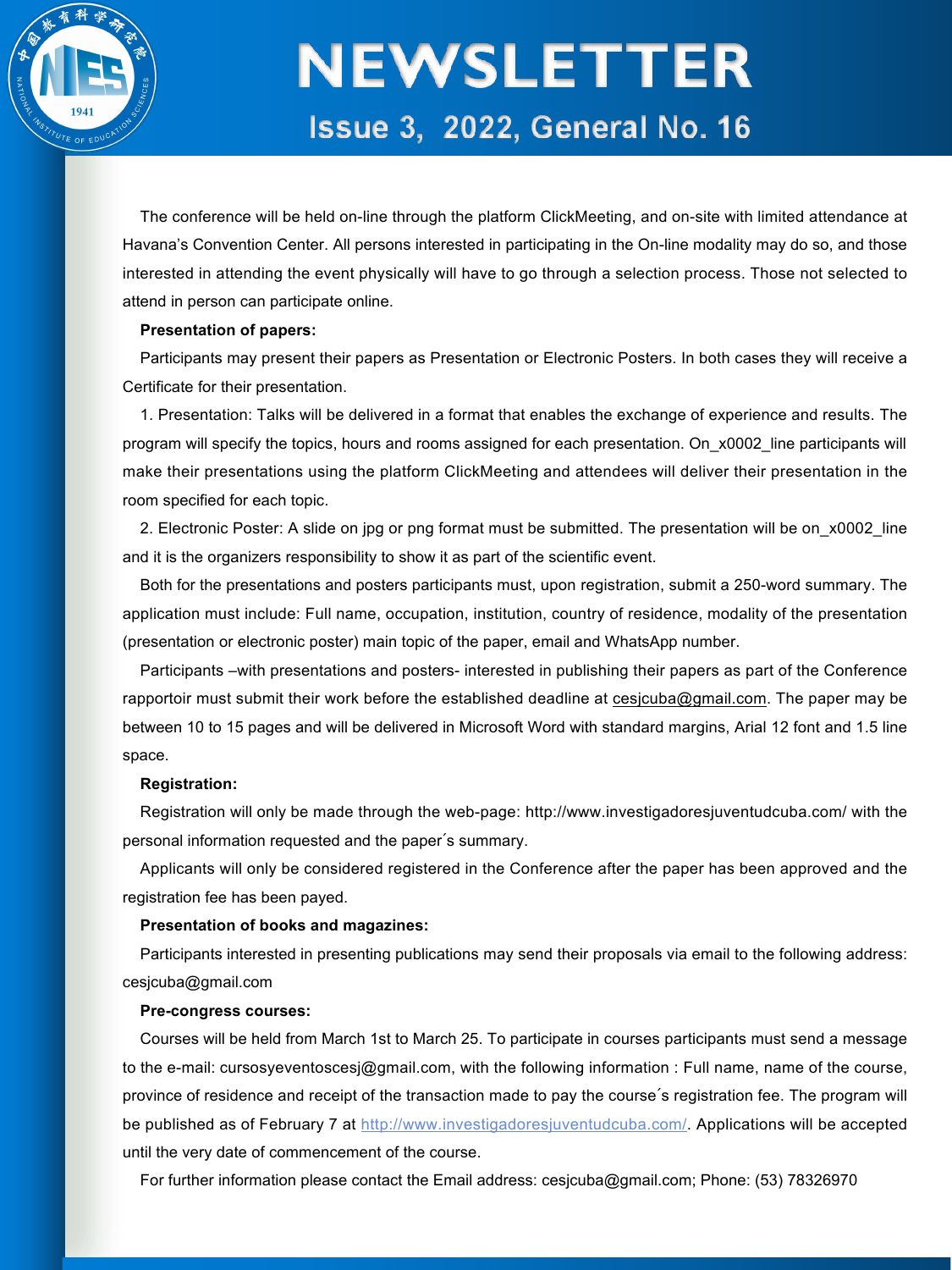

## **Education Research**

### The Soft Power of China's Education from an International and **Comparative Perspective**

The soft power of education is a significant part of China's soft power. The study conducted by Hu Yiyun and Liu Baocun, based on the definition of the soft power of education, provides an analytical framework, which consists of the power of educational value, the power of the educational system, the power of educational policies, the power of educational innovation, and the power of educational communication.

The soft power which is opposite to compelling force refers to the ability to achieve one's goal with attraction derived from a nation's culture, political ideal and domestic and international policies. The power of educational value means the attraction of educational theory and values in one country. The educational theory and values will not only lead the education development and reform from the domestic perspective, but also pose positive impact on other countries. The power ofeducational system refers to the attraction of the educational system in one country. Sound and robust educational system will lay a solid foundation for education development in the new era. The power ofeducational policies refers to the attraction of public policies issued by government in commonly concerned areas. The development of ICTs as well as economic systems requires educational innovation. This is why renowned world soft power rankings would include the power of educational innovation. The power of educational communication means the ability of education as a cultural icon to disseminate a nation's culture and core values, which will further expand one's international influence in education.

According to the international soft power rankings, there isstill a gap in the soft power of education between China and developed Western countries, as China has not performed well enough in valuable educational ideas, institutional construction, policy design, educational innovation, and educational communication. To enhance China's soft power of education, we need to increase investment in education to lay a "hard' foundation for the

soft power of education, build Sinicized and universally acknowledged systems for educational theories, knowledge and discourse to strengthen China's influence in educational ideas, intensify institutional construction and policy design to improve the affinity of other countries for China's educational system and policies, and construct an educational communication system to tell the stories about China's education to the world.

Author: Hui Yiyun, lecturer of the Institute of International and Comparative Education, Beijing Normal University; Liu Baocun, Director and professor of the Institute of International and Comparative Education, Beijing Normal University.

*Reference from Education Research, 2021 (10)*